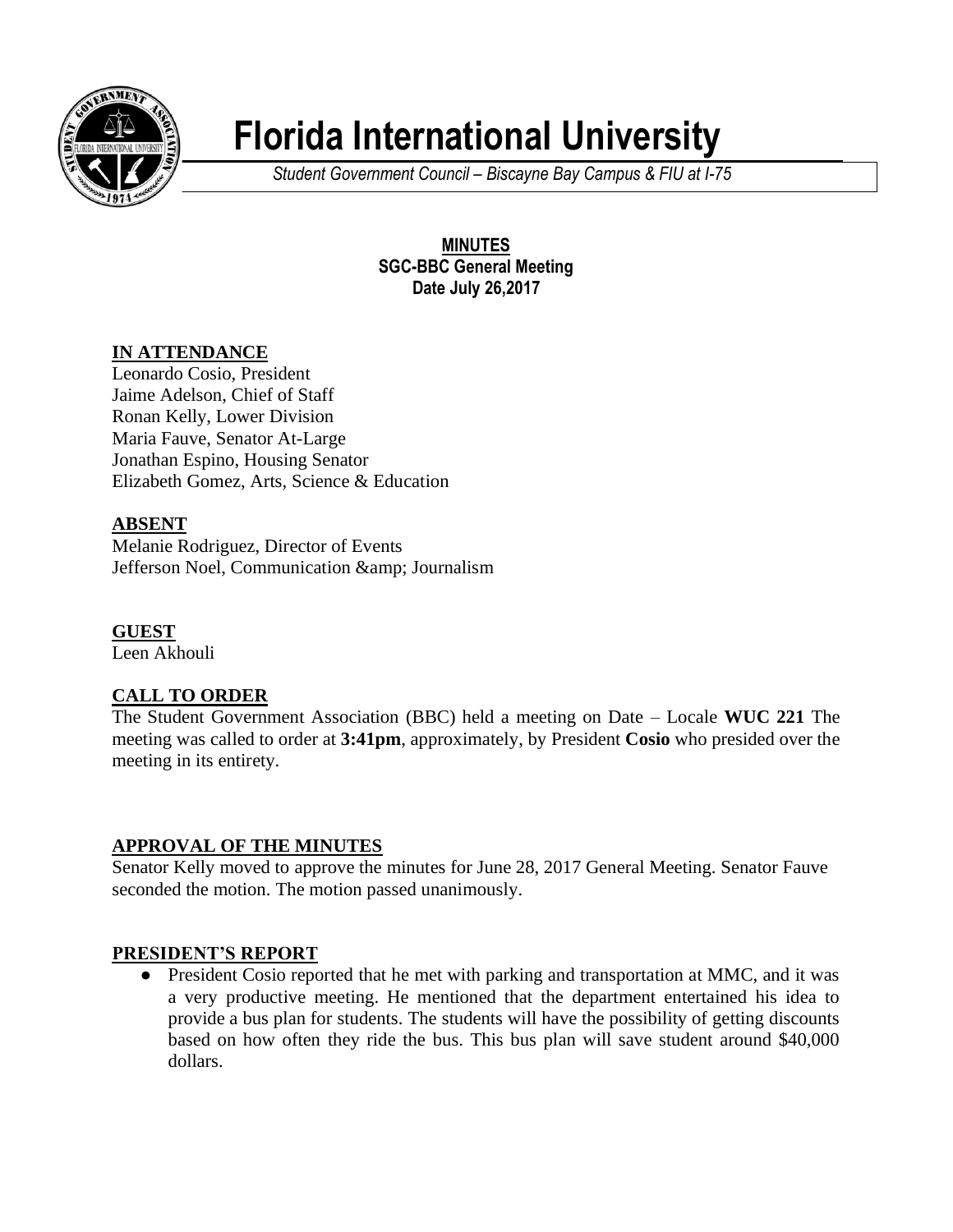## **SENATE SPEAKER REPORT**

- Speaker Espino reported that he held a special session on Wednesday to approve funding for John Gato.
- Speaker Espino reported that Leen Akhouli was appointed as an Art, Science & Education Senator last senate meeting, but it turns out that all the seats were already filled for this position. She will be reappointed as a Lower Division senator.

# **CABINET REPORT**

● Chief of Staff Adelson reported that she and President Cosio had several meetings for this week. They met with Vice Provost Steven V. Moll to discuss community involvement, and with GPE on transportation. Their other meeting was with Dr. Montcarz to talk about the Jose Marquee Breakfast, and they met with MAST's student leaders.

# **ADVISOR'S REPORT**

- Ms. Adames reminded the council to register for U-Wide by the end of this week. She also mentioned for the council to pay attention to the event sign-up sheet for upcoming tabling events.
- Ms. Montgomery mentioned for council to remind students about the convocation bus
- Ms. Montgomery reminded the council about the ISS orientation and that SGA will have a table for tabling. She also mentioned that this time slot has been combine with another, so this will take place during lunch.

### **Old Business**

### **Approval of Minutes**

• Senator Kelly moved to approve the minutes for June 28, 2017 General Meeting. Senator Fauve seconded the motion. The motion passed unanimously.

#### **NEW BUSINESS**

### **A. First reading of Bill 2017.0005**

- o President Cosio presented Bill 2017.0005. The purpose of the bill is to amend Section 404.06, and remove all other sections in Chapter 404 that describe a Cabinet position and its duties in Article IV of SGC BBC Statutes.
- o The bill was read to the council by President Cosio, and he mentioned that this is the first reading of the bill.
- o The second reading of Bill 2017.0005 will take place next senate meeting.